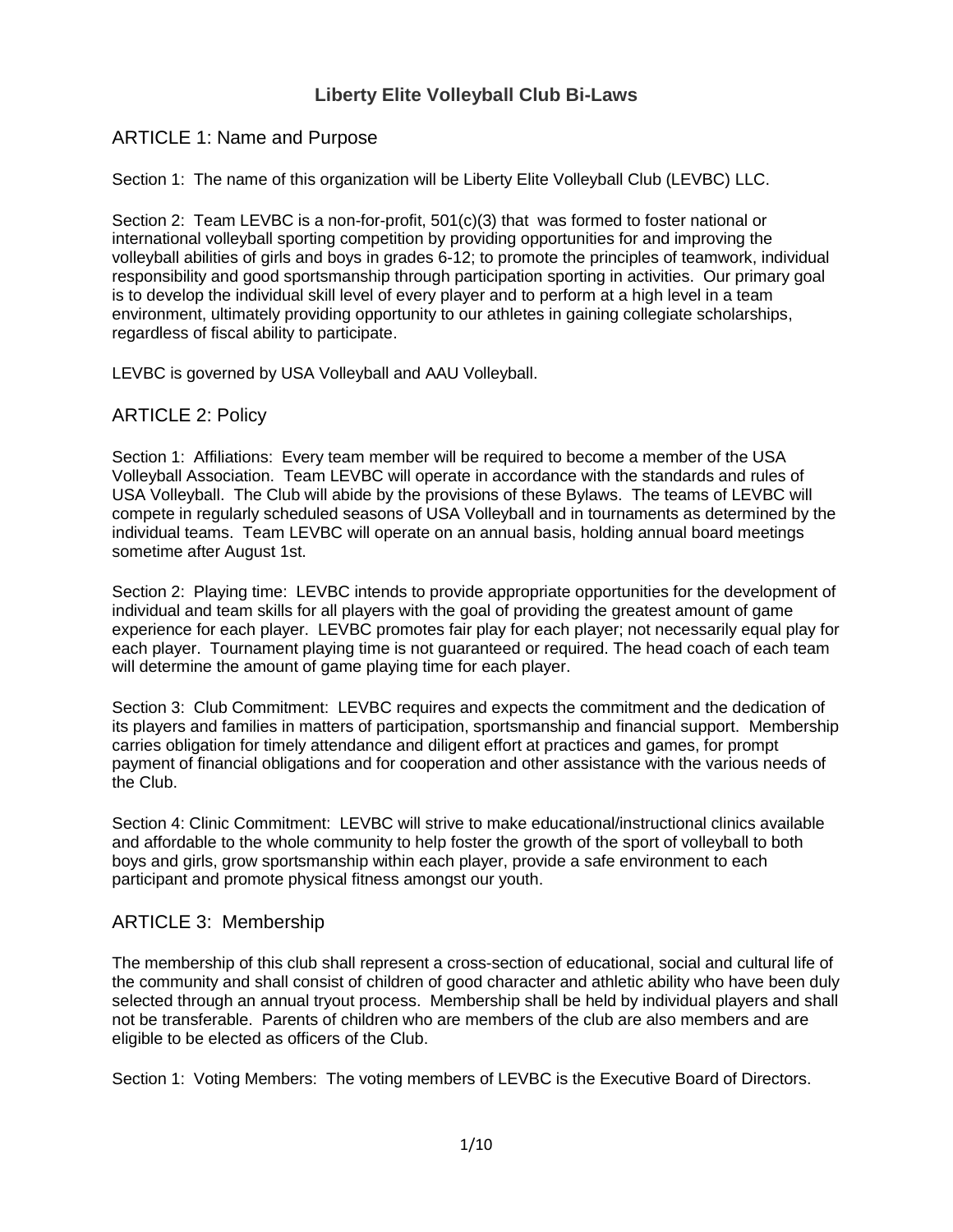Section 2: Termination of membership: Membership in the Club shall terminate at such time as the requirements for membership no longer apply. i.e., no longer an officer, coach, parent or legal guardian of the team affiliated player.

- A. Any member may resign from the Club provided that all dues and fees have been paid. Such resignation shall be in writing to the Secretary or President.
- B. Any member who is in arrears in the payment of dues or fees to the club may not be allowed to practice or play in tournaments and may be suspended from membership. He or she will be provided written notice by the Treasurer. Such member, upon payment of arrears may be reinstated at the discretion of the Board of Directors.
- C. Any member charged with any act prejudicial to the best interest of the club and USA Volleyball, and against who such charges are sustained after opportunity to appear before the Board of Directors in his or her own defense, may be expelled from membership, at the discretion of the Board of Directors. Upon such action by the Board of Directors, the secretary shall immediately notify the CHRVA Region and all members of the club of such action.
- D. Any member whose membership in the Club has been terminated for any reason shall forfeit all interest in any funds and property of the club and all rights to the use of LEVBC team name, emblem or insignia.
- E. It shall be the prerogative of the Board of Directors to confirm any termination of membership on behalf of the Club.

# ARTICLE 4: Teams

Section 1: Organization of Teams: LEVBC shall be organized into teams comprised of a minimum of 8 and a maximum of 12 players, an assistant coach and/or a head coach. Each team may have a volunteer assistant at the discretion of the Head Coach of the team. Team LEVBC will carry one or two teams per age group.

Section 2: Temporary Player Movement: Both coaches and players may be borrowed from another LEVBC team for tournament play. Movement for tournament play must follow USAV guidelines. Transfers between teams must follow guidelines established by the Board of Directors.

Section 3: Permanent Player Movement: Permanent player movement shall require the consent of both teams coaches and the family of the affected player.

# ARTICLE 5: Players

Section 1: Age Requirements: Players must meet the age requirements of their team and follow the guidelines of USAV and AAU.

Section 2: Player Selection: Evaluations shall be held at the beginning of each club season per USAV rules to select players.

# ARTICLE 6: Club Administration

Section 1: Executive Board of Directors: The Executive Board of Directors shall manage the affairs of LEVBC in furtherance of the purpose and objective of the club as expressed in these bylaws. The Executive Board shall consist of the President/Director, Vice President, PR Coordinator, Club Fitness Coordinator and appointed Members At Large. The Board has the discretion to add additional Officer/Board members as additional elected members.

Section 2: Duties of the Executive Board of Directors.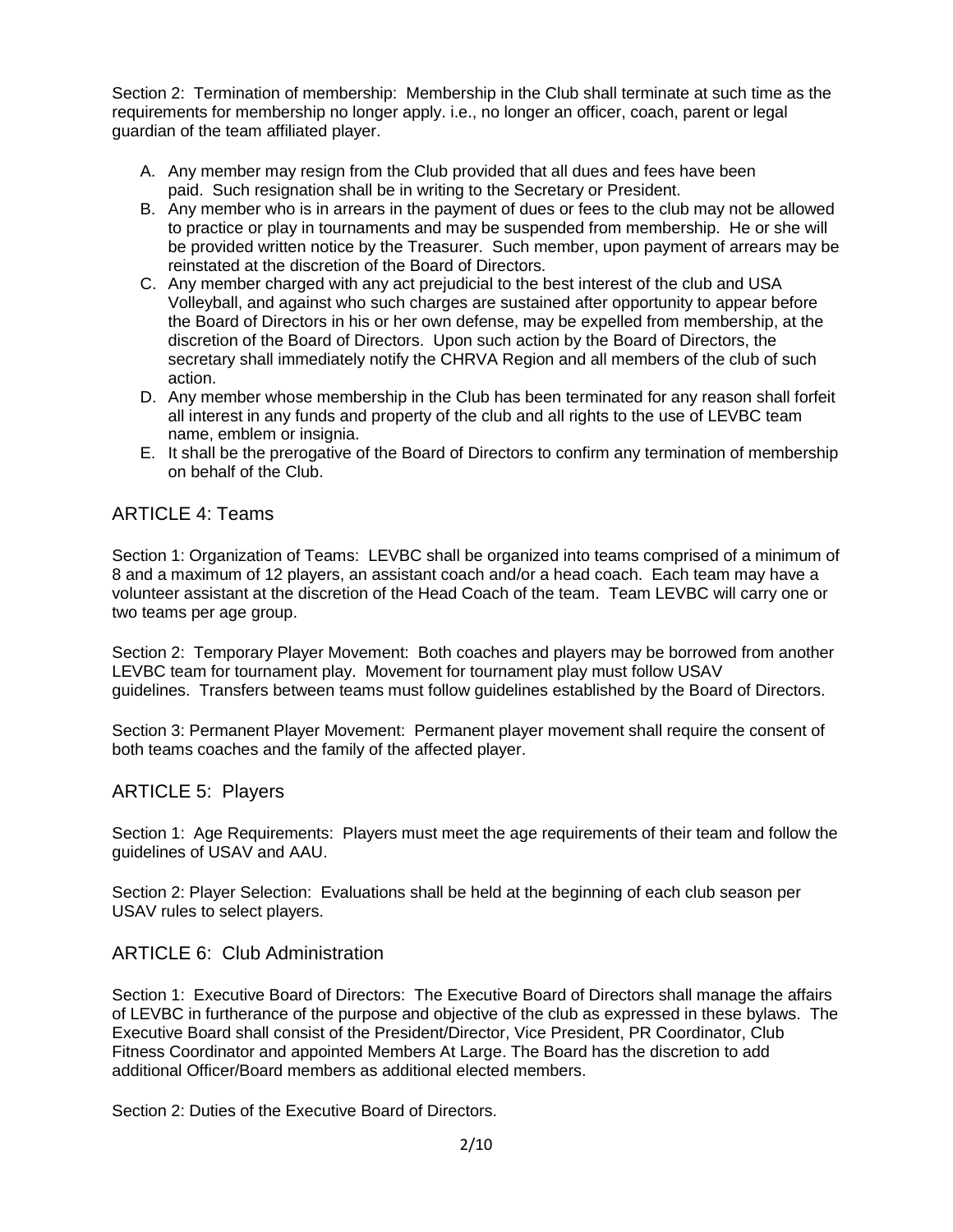The duties of the Board are to run LEVBC. They shall include, but not limited to the following duties and responsibilities:

- A. Prepare annual budgets, set and collect dues and other assessments; accept contributions; collect disburse funds; and account for expenditures to the membership. Hold meetings with all members outlining total disclosure of income and expenses. This will be done a minimum of two (2) times per club season.
- B. Define and implement policies and procedures.
- C. Organize temporary and volunteer committee's and appointments as needed for membership.
- D. Receive, consider and act on questions or complaints from the membership.

Section 3: Board Meetings. The Board shall meet at intervals appropriate to the needs of LEVBC. A Board meeting may be called by the President or any Executive Board member. A quorum consisting of the majority of the members of the Executive Board shall be required to conduct business, and the approval of a majority of the Executive Board members shall be required to conduct business, and approval of a majority of the Executive Board members present at a meeting shall be required to approve any actions, unless a higher vote is required in these bylaws. Minutes of all meetings shall be recorded, approved and made available to the general membership.

Section 4: General Membership Meetings. General membership meetings will be held once a year as determined by the board of directors, usually at the initial parent meeting.

# ARTICLE 7: Elected Officers-Executive Board

Section 1: Executive Board Members. The Executive Board Members are the President, the Vice President, Fitness Coordinator and the PR Coordinator and appointed Members At Large. LEVBC Officers will be the Secretary, Treasure, and the Fundraising Coordinator. These Officers will be elected for specific positions they will hold and are not voting members. Officers will be elected to a one (1) year term by the Executive Board outside of the Treasure which will be a three (3) year term. Officers may be re-elected and additional elections may be needed to fill other vacancies as directed by the Executive Board.

Section 2: Duties of Officers and Executive Board and Officers.

#### A. President

- **Preside over meetings or the General Membership and of the Board of Directors.**
- **Provide direction to the Club to fulfill the Club's purpose expressed in these bylaws.**
- **Prepare the agenda for each meeting and conduct all meeting.**
- **Make all committee and other volunteer appointments.**
- Purchase club equipment/materials as needed without board approval for items under \$2000.
- B. Vice-President
	- Assume the responsibilities of the President in the absence of the President.
	- Coordinate and assist with other Club jobs and committees as may be assigned by the President or Board of Directors.
	- Assist the President in preparations for and preserving order at all meetings of the Club.
	- Update the website.
- C. PR Coordinator
	- Push out all PR information through social media and other media outlets.
	- Update and website as needed
- D. Club Fitness Coordinator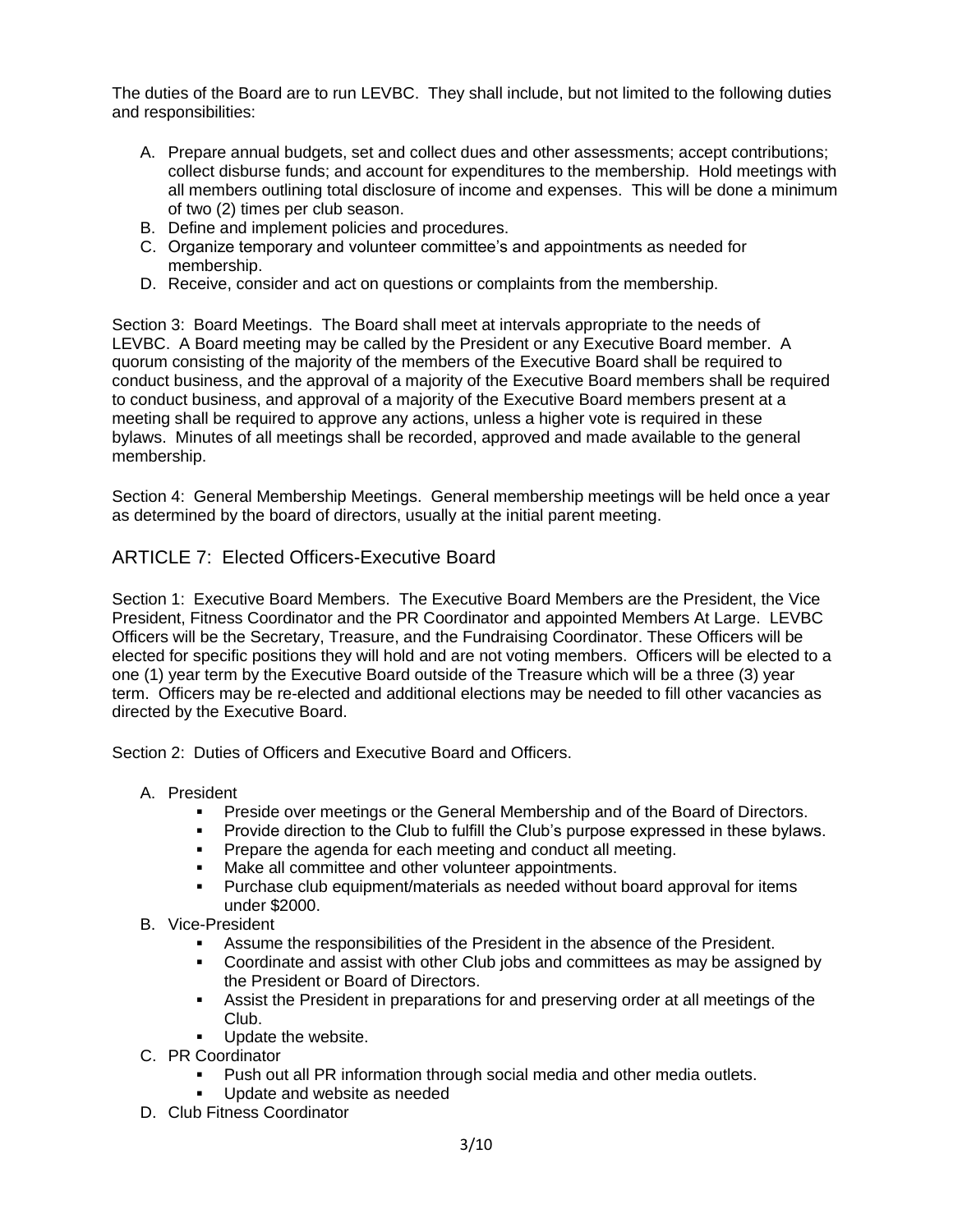- Coordinate all fitness programs and trainings for LEVBC players.
- E. Treasurer
	- Open and maintain such bank accounts as necessary to carry out the business of the Club
	- Collect dues and other funds and contributions.
	- Pay all bills for the Club and handle all other disbursements required for the Club.<br>• Prepare an annual budget
	- Prepare an annual budget.
	- **Prepare and deliver a financial report twice each year, or as otherwise requested by** the Board of Directors.
- F. Secretary
	- Record all decisions and actions at meetings, maintain records, post minutes, and distribute minutes to voting members.
	- **Help the Registrar as needed.**
- G. Fundraising Coordinator
	- Work with each team rep and other LEVBC members to coordinate large fundraising efforts.
- \*\*\*Removal of Elected Officers/Board Members
	- Any elected Officer may be removed from any office by a majority vote of the Executive Board Committee.

# ARTICLE 8: Revenues

Section 1: Fiscal Year. The fiscal year for LEVBC Club season shall commence November 1st of each year and conclude June 30th of each year. Clinic season shall commence May 1<sup>st</sup> of each year and concluded Oct 31<sup>st</sup> of each year.

Section 2: Dues. For club season, each family member shall pay dues as set forth by LEVBC. LEVBC will pay USAV registration fees for team representatives and coaches. All dues must be paid prior to or during the initial club season meeting. Acceptable forms of payment are Credit Card or PayPal. Add dues are non-refundable once players play within a season tournament. If players choose to leave prior to tournament pay, all fee's minus uniform fee's will be refunded.

Section 3: Clinics. All dues for clinics shall be paid prior to participation either by in person payments or on-line payments. The determination of use for all monies made during the clinic season will be up to the Executive board on the use for the following club season.

Section 4: Fundraising/Sponsorship. As the following per capita income for the surrounding areas are: Washington County's MD \$27,066, Antrim township PA, \$29,463 and Martinsburg WV is \$20,149, the board shall strive to find and provide funding in order to make volleyball affordable and accessible by everyone within the surrounding communities for both Club season and clinics. As we are a Non Profit, 501c3 organization all donated and or earned funds must be utilized appropriately for the benefit of the community and participants within the organization.

# ARTICLE 9: Club Activities

Section 1: Practices: Practices shall be conducted on a schedule developed on the availability of gymnasiums, and determined by the coaches and the Director to be appropriate and reasonable for the purpose of improving skills and abilities of the players. The practice schedule shall be published and distributed to the players as soon as it's available.

Section 2: Tournaments: Each team coaches will provide a tentative list of the tournaments in which their teams will participate in. The director will decide and approve the tournaments ensuring they are appropriate for the development and competitive level of each team.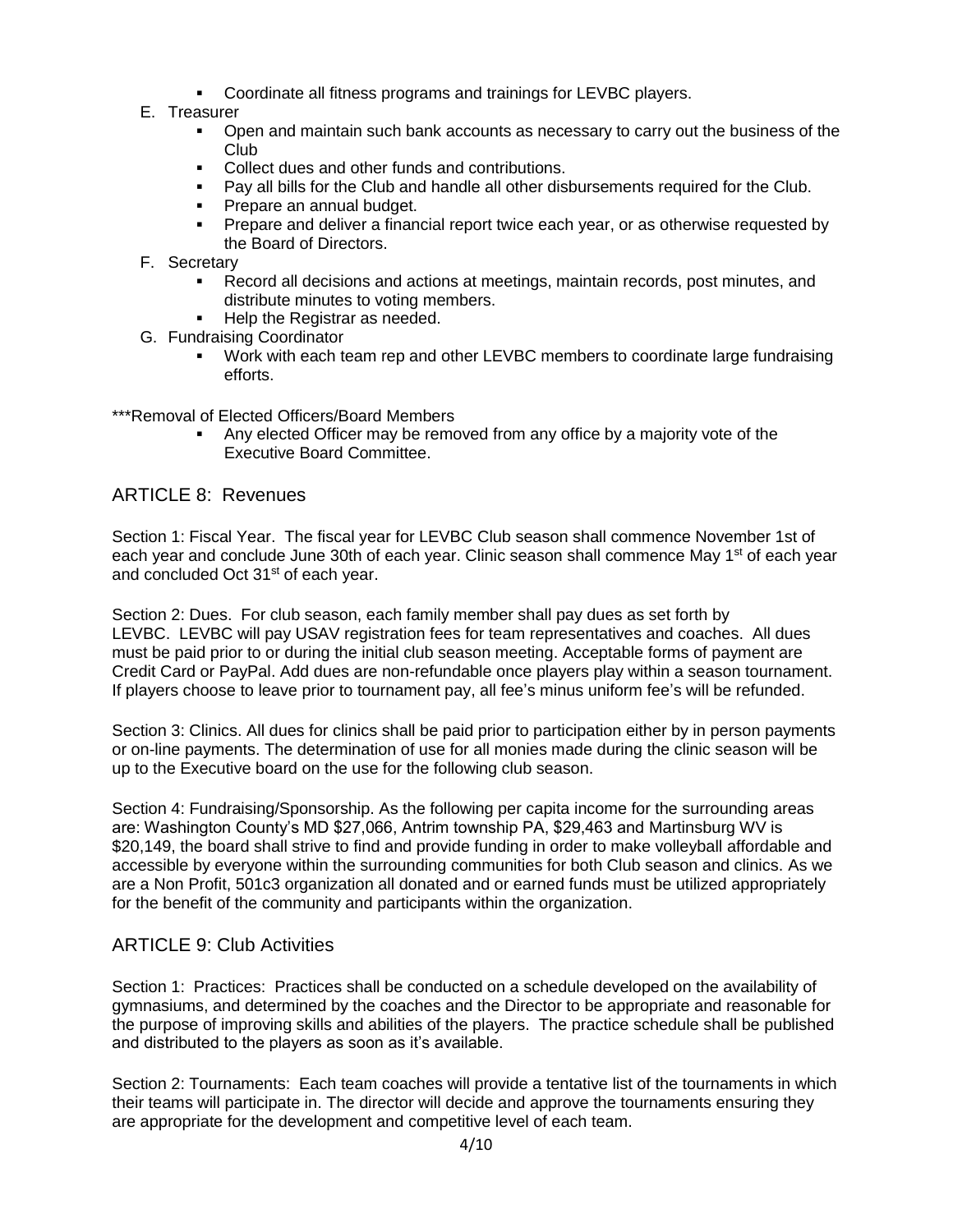Section 3: Travel Expenses: Each family is responsible for the players and their own travel expenses to any game, practice, or tournament or other LEVBC activity. LEVBC will pay for the coaches travel expenses to Travel (not local regional) tournaments to include gas, hotel, and food costs. Alternative travel I.E. airfare or rail and rental car will be paid for if the Travel tournament is more than 8 hours way from the club address. Every effort will be made by the President to reduce costs by sharing cars, and other travel accommodations Etc. where applicable.

# ARTICLE 10: Conduct of LEVBC

All members of LEVBC, including players, coaches, and family members, are expected to conduct themselves during games, scrimmages and practices in such a way as to promote goodwill among the members and a good reputation with opponents of the Club teams. Players must display good sportsmanship towards each other and members of the other teams. Coaches should promote each player's enthusiasm and positive image.

Parent's or players that do not conduct themselves to the LEVBC standards outlined within this document and the below codes of conduct will be penalized. Parent's behaviors have direct influence on child's playing time. Incidents will be evaluated following the steps below:

- 1) Any and all violations should be brought to the board
- 2) Board will determine the severity of the violation and the appropriate outcome
- 3) Possible punishments are the following:
	- a. Player tournament suspensions
	- b. Parent tournament suspensions
	- c. Release from affiliation with LEVBC

LEVBC will also follow all of USAV Safesport policies outlined within the attached USAV Safesport document. These policies address the following types of abuse and misconduct:

- 1) Sexual Misconduct
- 2) Physical Misconduct
- 3) Emotional Misconduct
- 4) Bullying, Threats and Harassment
- 5) Harassment, including Sexual Harassment
- 6) Hazing
- 7) Social Media and Electronic Communications Policy
- 8) Travel Policy

# ARTICLE 11: Amendments

Any amendment to these bylaws must be in conformity with the rules and regulations of the USAV and CHRVA Region shall be adopted by two thirds (2/3) vote of the Executive Board Members. These bylaws were approved at a meeting of the Board of Directors of LEVBC on Oct 16th 2018.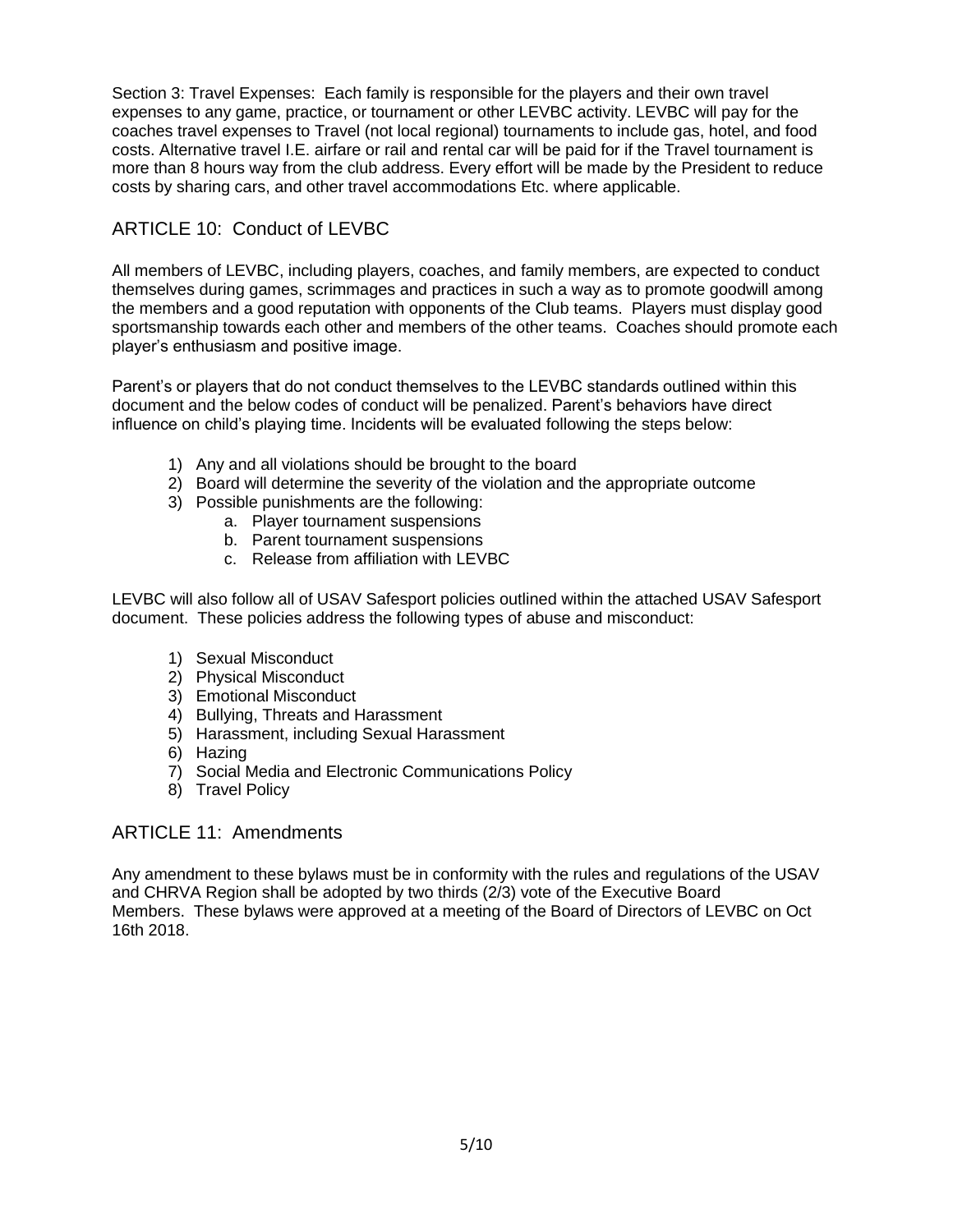# **LEVC Conflict of Interest Policy**

# **Article I**

| , ,, ,, ,, , , |
|----------------|
| Jurnaca        |
|                |

The purpose of the conflict of interest policy is to protect this tax-exempt organization's LEVBC interest when it is contemplating entering into a transaction or arrangement that might benefit the private interest of an officer or director of the Organization or might result in a possible excess benefit transaction. This policy is intended to supplement but not replace any applicable state and federal laws governing conflict of interest applicable to nonprofit and charitable organizations.

# **Article II Definitions**

#### 1. **Interested Person**

Any director, principal officer, or member of a committee with governing board delegated powers, who has a direct or indirect financial interest, as defined below, is an interested person.

#### 2. **Financial Interest**

A person has a financial interest if the person has, directly or indirectly, through business, investment, or family:

**a.** An ownership or investment interest in any entity with which the Organization has a transaction or arrangement,

**b.** A compensation arrangement with the Organization or with any entity or individual with which the Organization has a transaction or arrangement, or

**c.** A potential ownership or investment interest in, or compensation arrangement with, any entity or individual with which the Organization is negotiating a transaction or arrangement.

Compensation includes direct and indirect remuneration as well as gifts or favors that are not insubstantial.

A financial interest is not necessarily a conflict of interest. Under Article III, Section 2, a person who has a financial interest may have a conflict of interest only if the appropriate governing board or committee decides that a conflict of interest exists.

| <b>Article III</b><br>AI |  |
|--------------------------|--|
| <b>Procedures</b>        |  |

#### 1. **Duty to Disclose**

In connection with any actual or possible conflict of interest, an interested person must disclose the existence of the financial interest and be given the opportunity to disclose all material facts to the directors and members of committees with governing board delegated powers considering the proposed transaction or arrangement.

#### 2. **Determining Whether a Conflict of Interest Exists**

After disclosure of the financial interest and all material facts, and after any discussion with the interested person, he/she shall leave the governing board or committee meeting while the determination of a conflict of interest is discussed and voted upon. The remaining board or committee members shall decide if a conflict of interest exists.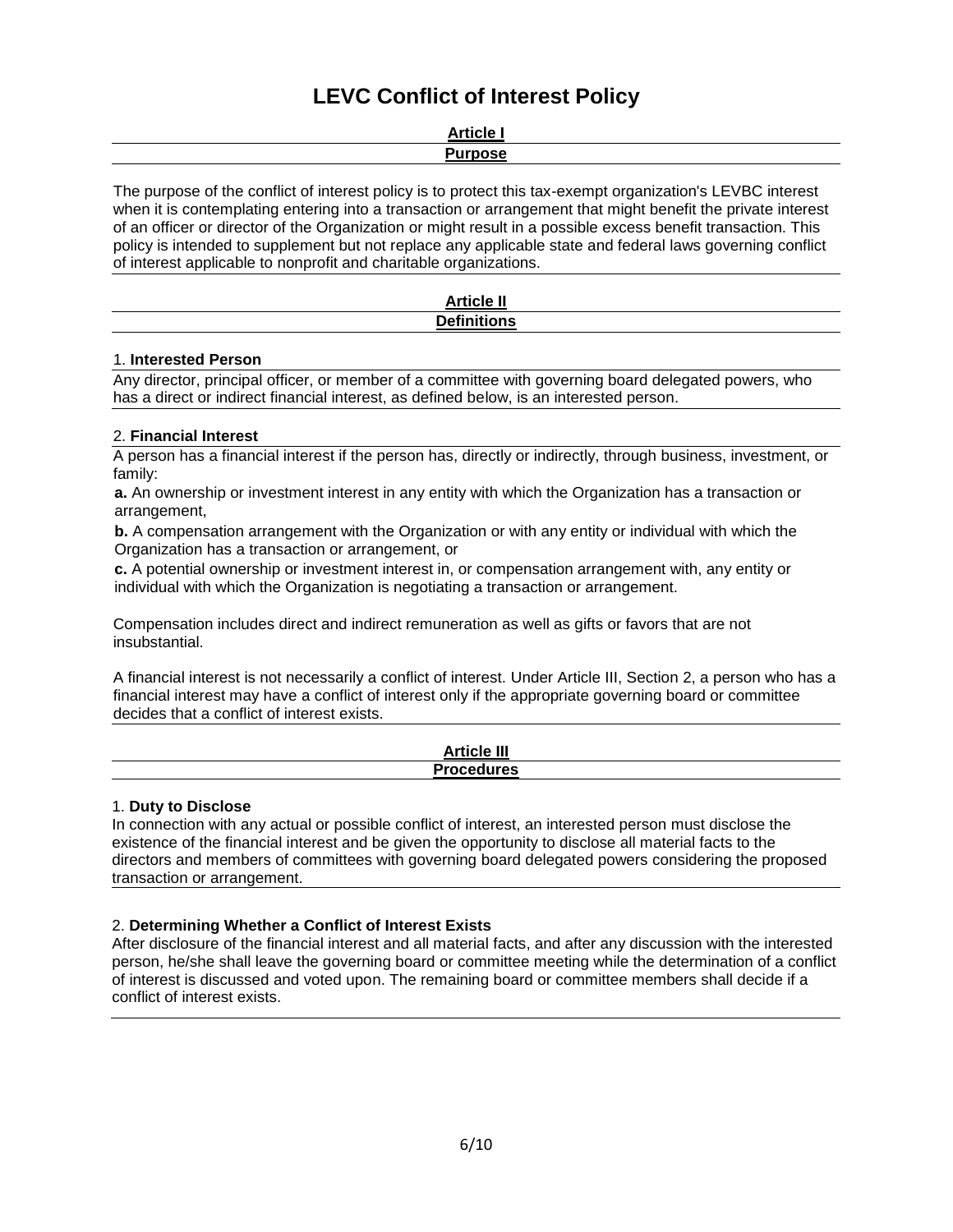## 3. **Procedures for Addressing the Conflict of Interest**

**a.** An interested person may make a presentation at the governing board or committee meeting, but after the presentation, he/she shall leave the meeting during the discussion of, and the vote on, the transaction or arrangement involving the possible conflict of interest.

**b.** The chairperson of the governing board or committee shall, if appropriate, appoint a disinterested person or committee to investigate alternatives to the proposed transaction or arrangement.

**c.** After exercising due diligence, the governing board or committee shall determine whether the Organization can obtain with reasonable efforts a more advantageous transaction or arrangement from a person or entity that would not give rise to a conflict of interest.

**d.** If a more advantageous transaction or arrangement is not reasonably possible under circumstances not producing a conflict of interest, the governing board or committee shall determine by a majority vote of the disinterested directors whether the transaction or arrangement is in the Organization's best interest, for its own benefit, and whether it is fair and reasonable. In conformity with the above determination it shall make its decision as to whether to enter into the transaction or arrangement.

#### 4. **Violations of the Conflicts of Interest Policy**

**a.** If the governing board or committee has reasonable cause to believe a member has failed to disclose actual or possible conflicts of interest, it shall inform the member of the basis for such belief and afford the member an opportunity to explain the alleged failure to disclose.

**b.** If, after hearing the member's response and after making further investigation as warranted by the circumstances, the governing board or committee determines the member has failed to disclose an actual or possible conflict of interest, it shall take appropriate disciplinary and corrective action.

# **Article IV Records of Proceedings**

The minutes of the governing board and all committees with board delegated powers shall contain: **a.** The names of the persons who disclosed or otherwise were found to have a financial interest in connection with an actual or possible conflict of interest, the nature of the financial interest, any action taken to determine whether a conflict of interest was present, and the governing board's or committee's decision as to whether a conflict of interest in fact existed.

**b.** The names of the persons who were present for discussions and votes relating to the transaction or arrangement, the content of the discussion, including any alternatives to the proposed transaction or arrangement, and a record of any votes taken in connection with the proceedings.

| --<br>.5cm <sub>0</sub><br>τιon<br>-- |
|---------------------------------------|
|                                       |

**a.** A voting member of the governing board who receives compensation, directly or indirectly, from the Organization for services is precluded from voting on matters pertaining to that member's compensation.

1. The board will use 2-3 (if available) quotes from other sources to validate the fair market value before a vote is conducted.

**b.** A voting member of any committee whose jurisdiction includes compensation matters and who receives compensation, directly or indirectly, from the Organization for services is precluded from voting on matters pertaining to that member's compensation.

**b.** No voting member of the governing board or any committee whose jurisdiction includes compensation matters and who receives compensation, directly or indirectly, from the Organization, either individually or collectively, is prohibited from providing information to any committee regarding compensation.

**c.** Where conflict of interest is found due to the procurement of goods and or services, the board shall require 2-3 additional quotes for the validation of fair market value before voting on the procurement of items

#### **Article VI Annual Statements**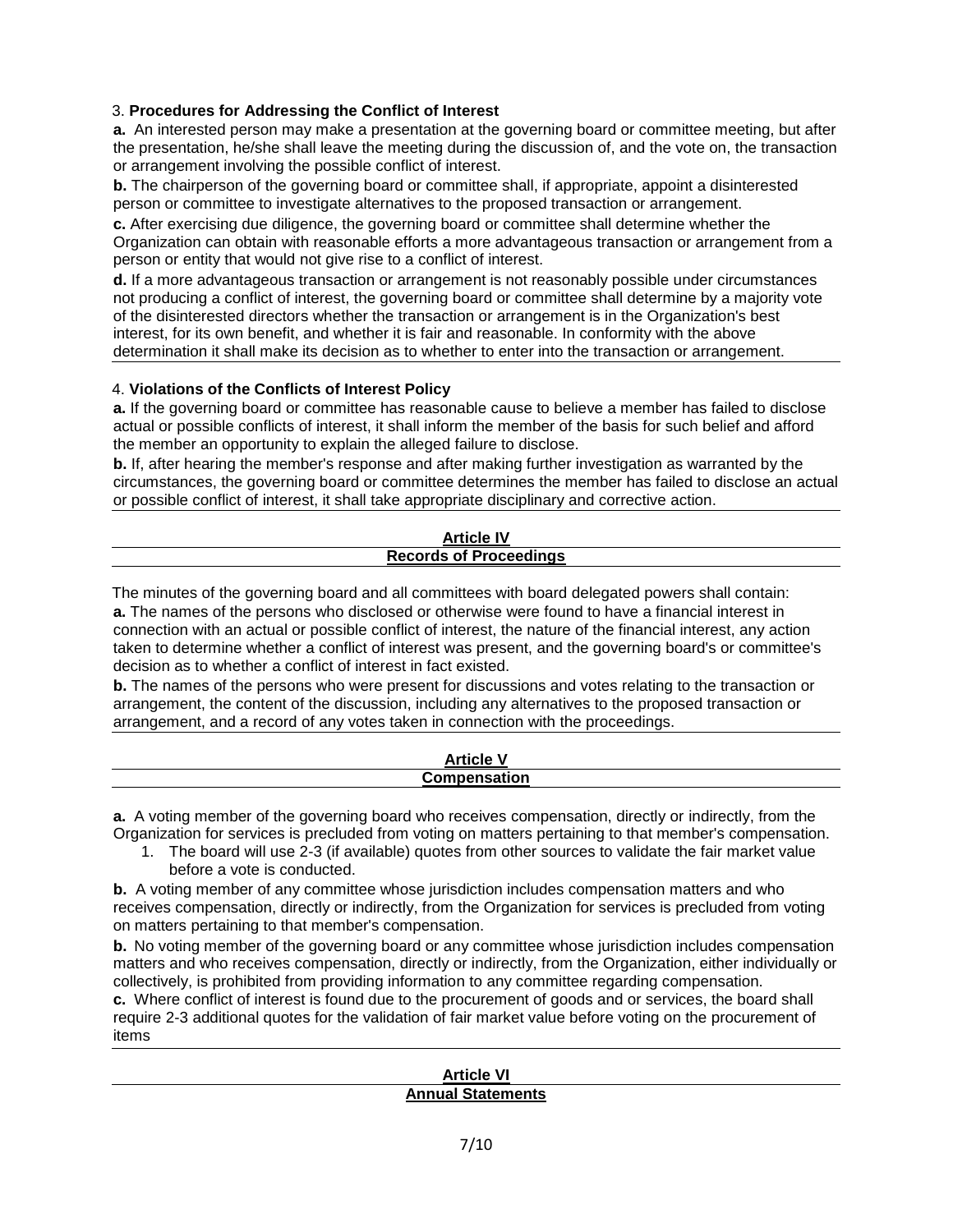Each director, principal officer and member of a committee with governing board delegated powers shall annually sign a statement which affirms such person:

**a.** Has received a copy of the conflicts of interest policy,

- **d.** Has read and understands the policy,
- **e.** Has agreed to comply with the policy, and
- **f.** Understands the Organization is charitable and in order to maintain its federal tax exemption it must engage primarily in activities which accomplish one or more of its tax-exempt purposes.

| e VII<br>ില             |
|-------------------------|
| <b>Periodic Reviews</b> |
|                         |

To ensure the Organization operates in a manner consistent with charitable purposes and does not engage in activities that could jeopardize its tax-exempt status, periodic reviews shall be conducted. The periodic reviews shall, at a minimum, include the following subjects:

**a.** Whether compensation arrangements and benefits are reasonable, based on competent survey information, and the result of arm's length bargaining.

**b.** Whether partnerships, joint ventures, and arrangements with management organizations conform to the Organization's written policies, are properly recorded, reflect reasonable investment or payments for goods and services, further charitable purposes and do not result in inurement, impermissible private benefit or in an excess benefit transaction.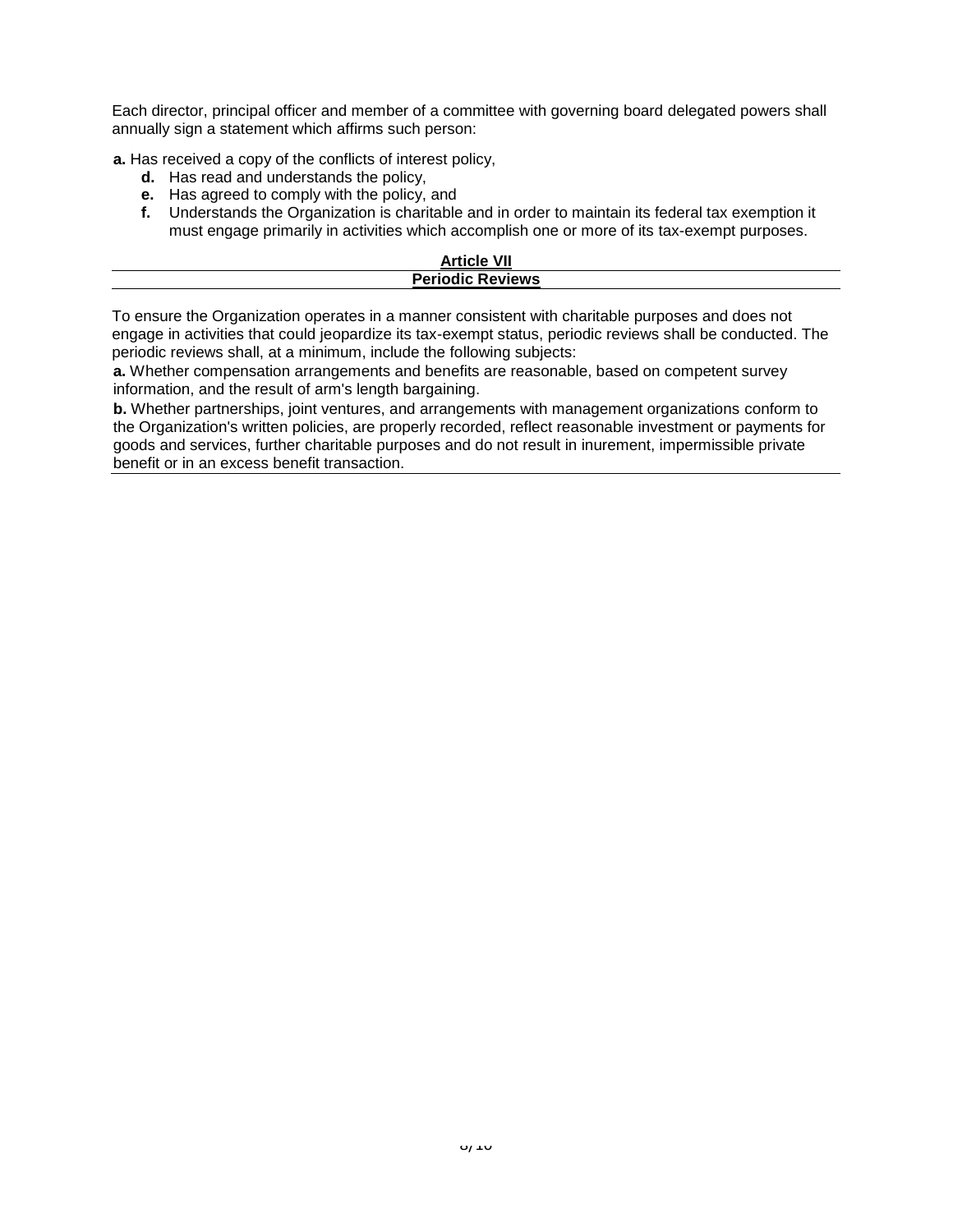# *LIBERTY ELITE VOLLEYBALL CLUB* **USAV SAFESPORT RULES AND REGULATIONS**

All Participants will familiarize themselves with each form of misconduct and shall refrain from engaging in misconduct and/or violating any of these policies.

A Participant or Parent who violates any of the below policies is subject to appropriate disciplinary action including, but not limited to, suspension, permanent suspension and/or referral to law enforcement authorities.

In the event that any of USA Volleyball's employees or volunteers, the Regional Volleyball Association's employees or volunteers, or Member Clubs' employees or volunteers observe inappropriate behaviors (i.e., policy violations), suspected physical and/or sexual abuse, and any other types of abuse or misconduct, it is the responsibility of that observing person to immediately report their observations to the appropriate authority as described in the following sections of this handbook when required under this Policy and/or under applicable law and the U.S Center for SafeSport. Employees and volunteers should not attempt to evaluate the credibility or validity of child physical or sexual abuse allegations as a condition for reporting to appropriate law enforcement authorities.

USA Volleyball's and the Regional Volleyball Association's policies prohibiting misconduct shall be the same as the applicable policies set by U.S. Center for SafeSport. For more information, please visit www.safesport.org. U.S. Center for SafeSport may change its definitions or policies at any time without notice. Where definitions are different, U.S. Center for SafeSport current applicable policies prevail.

Sexual Misconduct How to Recognize and Respond to Sexual Misconduct It is the policy of USA Volleyball and the Regional Volleyball Associations that there shall be no sexual abuse or misconduct of any Participant by any coach, official, director, employee, Parent, volunteer, independent contractor, support staff or other Participant.

Sexual misconduct occurs when an athlete, coach, official, director, employee, Parent or volunteer touches or engages in any other inappropriate activity with a Participant for the purpose of sexual arousal or gratification. Consent Minors cannot consent to sexual activity with an adult. All sexual interaction between an adult and a minor is strictly prohibited. All sexual interaction between a participant in a position of authority over a junior player is strictly prohibited by policy. Authority and Trust Once the unique coach-athlete relationship is established, the authority and trust on the part of the coach over the athlete shall be assumed, regardless of age. However, in some circumstances in regard to adult volleyball players, this assumption is rebuttable. Imbalance of Power An imbalance of power is always assumed between a coach and an athlete, regardless of age, and an adult in a position of authority.

Without limiting the above, any act or conduct described as sexual abuse, sexual misconduct or child sexual abuse under applicable federal or state law constitutes sexual abuse under this policy. Any USA Volleyball or Regional Volleyball Association Participant who engages in any act of sexual misconduct is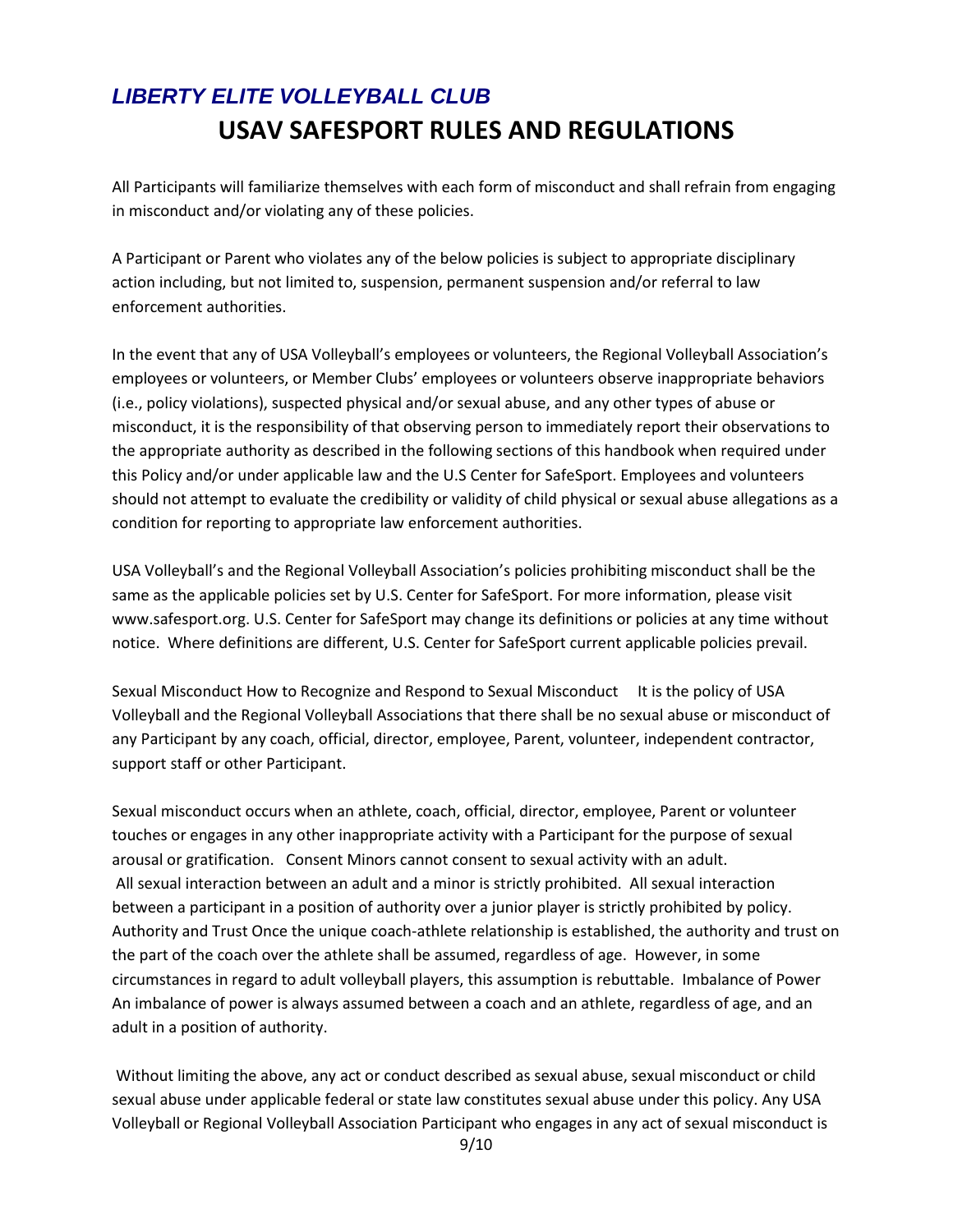subject to appropriate disciplinary action including but not limited to suspension, permanent ban and referral to the U. S. Center for SafeSport and law enforcement authorities.

# EXAMPLES OF SEXUAL MISCONDUCT (without limitation)

Touching offenses • Fondling an athlete's breasts, buttocks or genitalia • Exchange of reward in sport (e. g., team placement, scores, feedback, free lessons/court time, etc.) for sexual acts • Genital contact – whether or not either party is clothed • Sexual relations or intimacies between participants in a position of trust, authority and/or evaluative and supervisory control over athletes or other sport participants

Non-touching offenses • Sexually-oriented comments, jokes or innuendo made to or about an athlete, or other sexually harassing behavior • A coach discussing his or her sex life with an athlete • A coach asking an athlete about his or her sex life • A coach requesting or sending a nude or partial dress photo to athlete • Exposing athletes to pornographic material • Sending athletes sexually-explicit or suggestive digital or written messages or photos (e.g., "sexting") • Deliberately exposing an athlete to sexual acts • Deliberately exposing an athlete to nudity (except in situations where locker rooms and changing areas are shared) • Sexual solicitation, physical advances, or verbal or nonverbal conduct that is sexual in nature

'GROOMING' Grooming describes the process whereby a person engages in a series or pattern of behaviors with a goal of engaging in sexual misconduct. Be advised that the initial stages of the grooming process can occur in public or group settings, offenders also take care to groom the community, which makes it easier to gain the trust of staff and administrators.

Grooming may involve any of the following but not limited to the following activities:

1. Targeting the victim – An offender will identify a child and determine his or her vulnerabilities.

2. Gaining trust – Through watching and gathering information about the child, an offender will become acquainted with his or her needs.

3. Filling a need – Offenders will often lavish gifts, extra attention an affection to forge a bond with their victims.

4. Isolating the child – By developing a special relationship with the child, an offender creates situations in which he or she is alone with the child.

5. Sexualizing the relationship – An offender will desensitize a child by talking to, taking photos of and even creating situations in which both the offender and victim are touching or naked. The adult then uses a child's curiosity and feelings of stimulation to engage in sexual activity.

6. Maintaining control – To ensure the child's continued participation and silence, offenders can use secrecy and blame as well as other tactics. Victims sometimes continue the relationship out of fear or shame at the thought of having to tell someone about the abuse.

All questions or concerns related to inappropriate, suspicious or suspected grooming shall be immediately directed to law enforcement and the United States Center for SafeSport.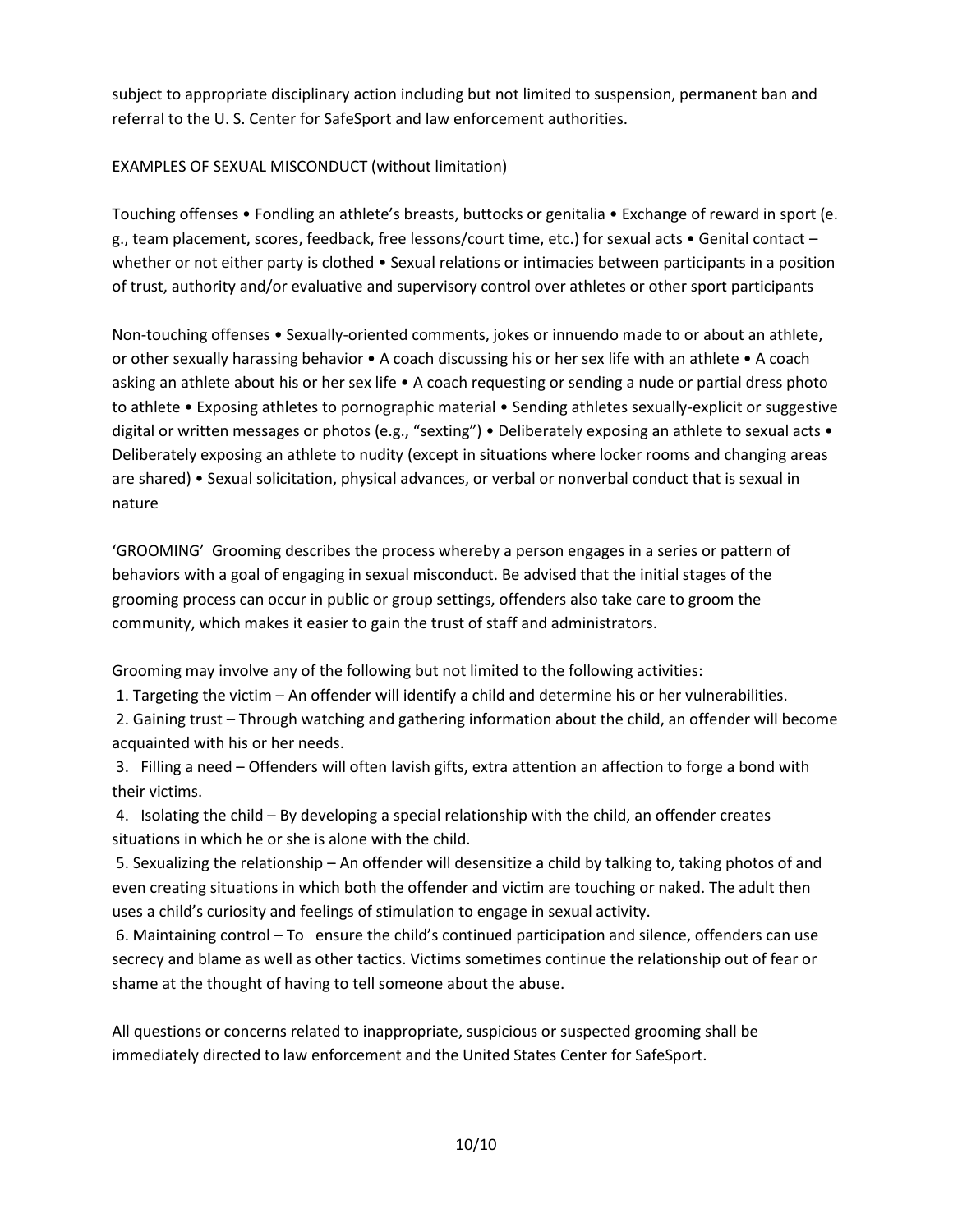How to Report Sexual Misconduct Violations If you become aware of sexual misconduct you must immediately report to law enforcement (and) the U.S. CENTER FOR SAFESPORT. To report to the U.S. CENTER FOR SAFESPORT: Online Reporting Form: https://www.safesport.org/response/report Phone: 720-524-5640 SafeSport Helpline: safesporthelpline.org SafeSport Helpline Number: 866-200-0796

## PHYSICAL MISCONDUCT

USA Volleyball's and the Regional Volleyball Association's policies prohibiting misconduct shall be the same as the applicable policies of the United States Center for SafeSport. For more information, please visit www.safesport.org

It is the policy of USA Volleyball and its Regional Volleyball Associations that there shall be no physical misconduct (abuse) of any Participant by any coach, official, director, employee, Parent, volunteer, independent contractor, support staff or other Participant.

Physical Misconduct means any contact or non-contact conduct that causes or reasonably threatens to cause physical harm to another person.

Examples of physical misconduct may include, without limitation: Contact violations – Punching, beating, biting, striking, choking or slapping another; intentionally hitting another with objects, such as sporting equipment; encouraging or knowingly permitting an Athlete to return to play prematurely following a serious injury (e. g., a concussion) and without the clearance of a medical professional. Non contact violations- Isolating a person in a confined space, such as locking an Athlete in a small space; forcing an Athlete to assume a painful stance or position for no athletic purpose (e. g., requiring an athlete to kneel on a harmful surface); withholding, recommending against, or denying adequate hydration, nutrition, medical attention or sleep; providing alcohol to a person under the U. S. legal drinking age; providing illegal drugs or non-prescribed medications to another.

Physical misconduct means physical contact with a participant - hitting, pushing, beating, biting, striking, kicking, choking, spitting or slapping; throwing, objects such as sporting equipment at another person.

Without limiting the above, any act or conduct described as physical misconduct under applicable federal or state law constitutes physical misconduct under this Policy. Physical misconduct does not include physical contact that is reasonably designed to coach, teach, demonstrate or improve a volleyball skill, including physical conditioning, and team building.

While other team Participants are often the perpetrators of physical misconduct towards their teammates, it is a violation of this policy if a coach or other Responsible Adult participates, knows or should know of the physical misconduct but takes no action to intervene on behalf of the targeted Participant(s). To report instances of Physical Misconduct, refer to your regional SafeSport contact, regional commissioner or USAV at https://www.teamusa.org/USA-Volleyball. USAV will immediately forward complaints to the appropriate Region.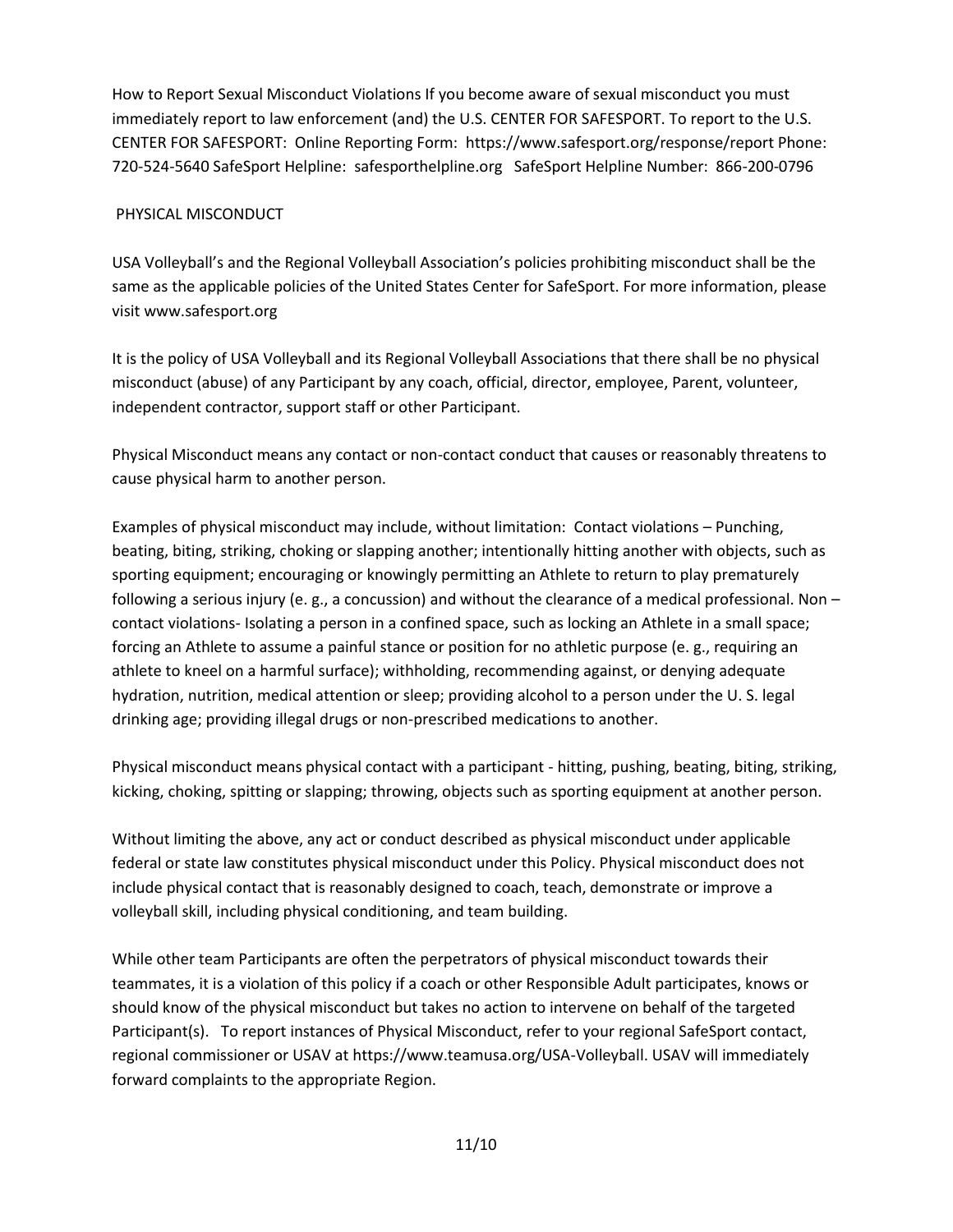#### EMOTIONAL MISCONDUCT

USA Volleyball and the Regional Volleyball Association's policies prohibiting misconduct shall be the same as the applicable policies as the U.S. Center for SafeSport. For more information, please visit www.safesport.org.

It is the policy of USA Volleyball and the Regional Volleyball Associations that there shall be no emotional misconduct (abuse) of any Participant by an employee, volunteer, independent contractor or other Participant.

Emotional misconduct involves repeated and / or severe non-contact behavior involving Verbal Acts, Physical Acts and / or Acts that Deny Attention or Support. Emotional Misconduct is determined by the objective behaviors, not whether harm is intended or results from the behavior.

Examples of emotional misconduct may include, without limitation:

Verbal Acts – Verbal assault that repeatedly attacks someone personally (e.g., calling a person worthless, fat or disgusting; taunting a person for being too effeminate); repeatedly and excessively yelling at a particular athlete or other participant in a manner that serves no productive training or motivational purpose.

Physical Acts - Physically aggressive behaviors, such as throwing sort equipment, water bottles or chairs at or in the presence of others; punching walls, windows or other objects.

Acts that Deny Attention or Support – Ignoring or isolating a person for extended periods of time, including routinely or arbitrarily excluding a Participant from practice.

While other team Participants are often the perpetrators of emotional misconduct towards their teammates, it is a violation of this policy if a coach or other Responsible Adult participates, knows or should know of the emotional misconduct but takes no action to intervene on behalf of the targeted Participant(s).

To report instances of Emotional Misconduct, refer to your regional SafeSport contact, regional commissioner or USAV at https://www.teamusa.org/USA-Volleyball. USAV will immediately forward complaints to the appropriate Region.

# BULLYING, THREATS AND HARASSMENT

USA Volleyball and the Regional Volleyball Association's policies prohibiting misconduct shall be the same as the applicable policies as the United States Center for SafeSport. For more information, please visit www.safesport.org. It is the policy of USA Volleyball and the Regional Volleyball Associations that there shall be no form of bullying, threats or harassment directed at any Participant by any coach,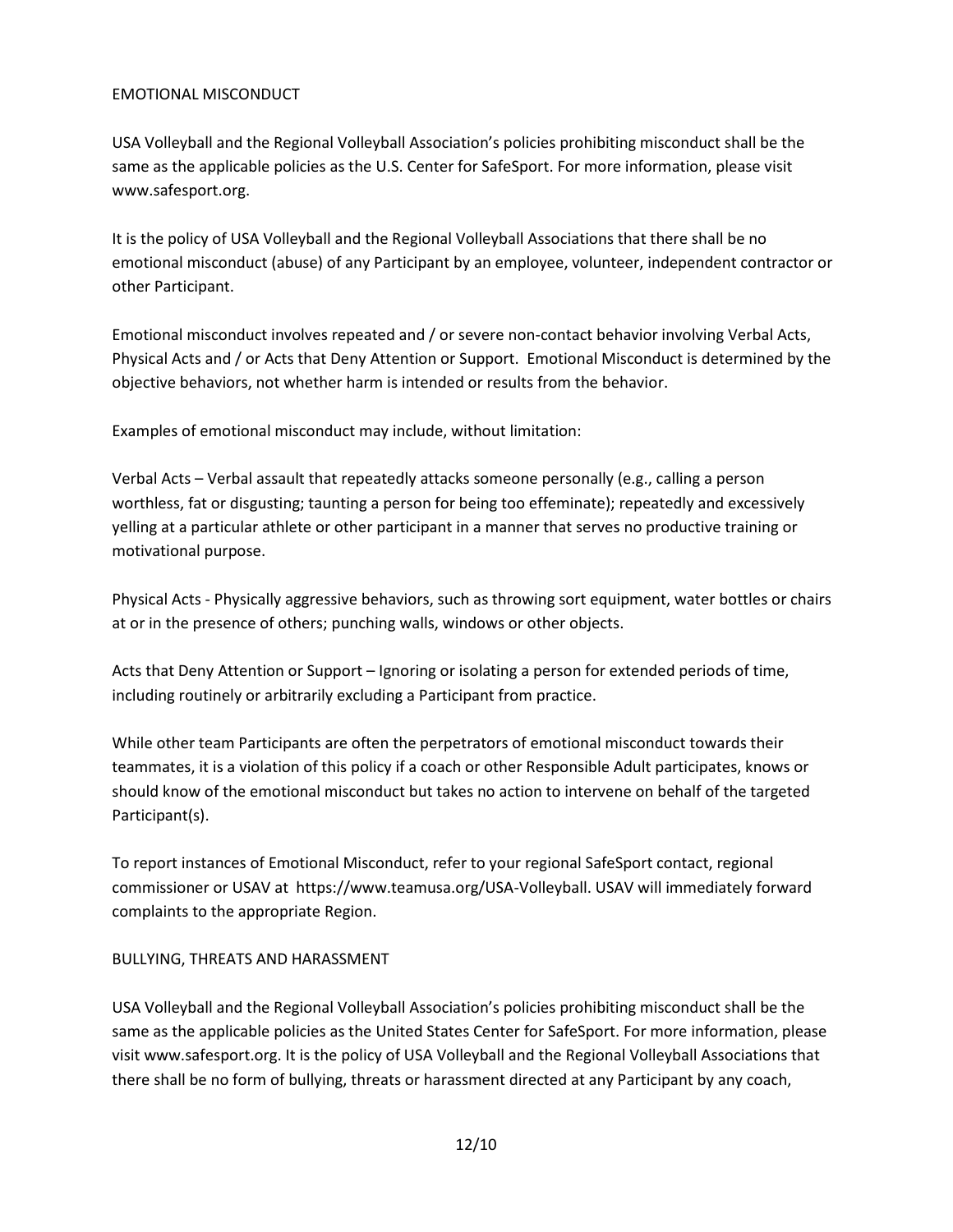official, director, employee, Parent, volunteer, independent contractor, support staff or other Participant.

Bullying Behavior is repeated and / or aggressive behavior among minors that is intended or likely to hurt, control or diminish another person emotionally, physically or sexually. (Bullying – like behaviors among adults are addressed under other forms of misconduct such as Hazing and Harassment.

Bullying involves an intentional, persistent or repeated pattern of committing or willfully tolerating physical and non-physical behaviors that are intended to cause fear, humiliation or physical harm in an attempt to socially exclude, diminish or isolate another person. Bullying can occur through written, verbal or electronically transmitted expression or by means of a physical act or gesture.

BULLYING BEHAVIOR IS PROHIBITED IN ANY MANNER.

Forms of bullying may include, without limitation: Physical – Hitting, pushing, punching, beating, biting, striking, kicking, choking, spitting, or slapping; throwing objects such as sporting equipment at another person Verbal – Teasing, ridiculing, taunting, name-calling or intimidating or threatening to cause someone harm.

Social, including cyberbullying – Using rumors or false statements about someone to diminish that person's reputation; using electronic communications, social media or other technology to harass, frighten, intimidate or humiliate someone; socially excluding someone and asking others to do the same.

Sexual – Teasing, ridiculing or taunting based on gender or sexual orientation (real or implied), gender traits or behavior e.g., taunting someone for being too effeminate), or teasing someone about their looks or behavior as it relates to sexual attractiveness.

Rude, mean and conflict – distinguished – Conduct may not rise to the level of Bullying Behavior if it is rude (inadvertently saying or doing something hurtful), mean (purposefully saying or doing something hurtful, but not as part of a pattern of behavior), or arising from conflict or struggle between persons, absent a Power Imbalance, who perceive they have incompatible goals.

While other team Participants are often the perpetrators of bullying, threats and harassment, it is a violation of this policy if a coach or other responsible adult knows or should know of the bullying behavior but takes no action to intervene on the behalf of the targeted participant(s).

To report instances of Bullying, Treats or Harassment refer to your regional SafeSport contact, regional commissioner or USAV at https://www.teamusa.org/USA-Volleyball. USAV will immediately forward complaints to the appropriate Region.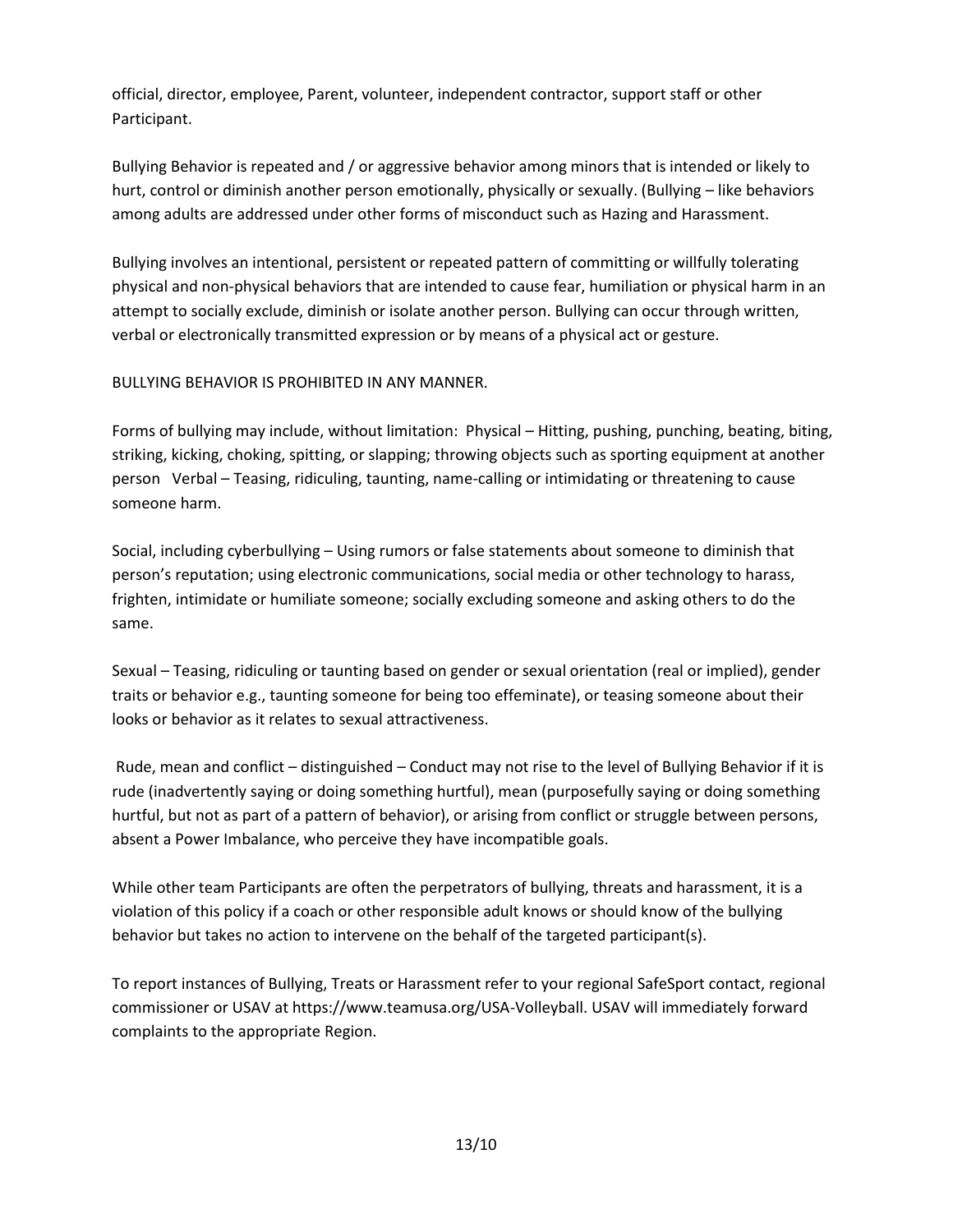#### HARASSMENT, INCLUDING SEXUAL HARASSMENT

USA Volleyball and the Regional Volleyball Association's policies prohibiting misconduct shall be the same as the applicable policies as the U.S. Center for SafeSport. For more information, please visit www.safesport.org. It is the policy of USA Volleyball and the Regional Volleyball Associations that there shall be no form of harassment directed at any Participant by any coach, official, director, employee, Parent, volunteer, independent contractor, support staff or other Participant Harassment in sport is repeated and / or severe conduct that causes fear, humiliation or annoyance, offends or degrades, creates a hostile environment, or reflects discriminatory bias in an attempt to establish dominance, superiority, or power over an individual athlete or group based on age, gender, sexual orientation, gender expression, gender identity, race, ethnicity, culture, religion, national origin, or mental or physical disability; or any act or conduct described as harassment under federal or state law. Whether conduct is harassing depends on the totality of the circumstances, including the nature, frequency, intensity, location, context and duration of the behavior.

Forms of Harassment may include, without limitation:

Discriminatory Harassment – Conduct with the design or effect of establishing dominance, superiority or power over an individual or group based on age, sex, race, color, ethnicity, culture, national origin, religion, sexual orientation, gender expression, gender identity, or mental or physical disability.

Stalking - Conduct directed at a specific person that would cause a reasonable person to fear for his or her safety or the safety of others, or to suffer substantial emotional distress. Stalking generally involves a course of conduct which includes two or more acts, involving persistent and frequent unwanted in person contact, surveillance or unwanted telephone and / or other electronic contact.

Sexual Harassment – Conduct by a covered Adult toward an Athlete or other non-employee, non athlete, Participant that includes sexual advances, requests for sexual favors, or other verbal or physical behaviors of a sexual nature; or is sufficiently severe, persistent or pervasive and objectively offensive that it negatively affects an individual's performance.

While other team Participants may be the perpetrators of harassment or sexual harassment, it is a violation of this policy if any coach or other Responsible Adult knows or should know of the harassment or sexual harassment but takes no action to intervene on behalf of the targeted Participant(s).

It shall be a violation for any employee, volunteer, independent contractor or other Participant to harass a Participant(s) through conduct or communications of a sexual nature, or to retaliate against anyone that reports sexual harassment or participates in a harassment investigation. USA Volleyball and the Regional Volleyball Associations shall investigate all indications, informal reports and formal grievances of harassment or sexual harassment by any employee, volunteer, independent contractor or other Participant and appropriate corrective action shall be taken. Corrective action includes taking all reasonable steps to end the harassment, to prevent harassment from recurring and to prevent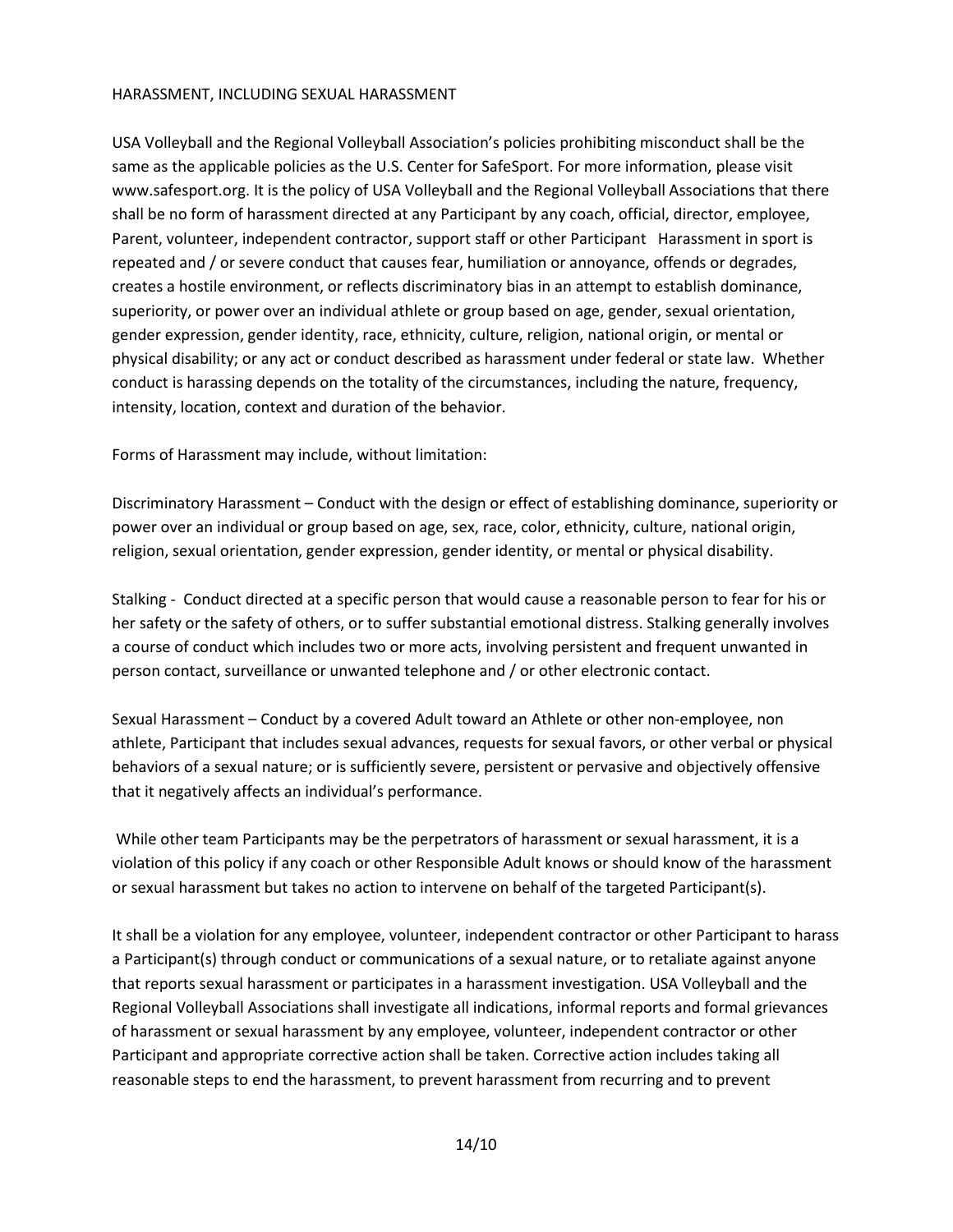retaliation against anyone who reports harassment or sexual harassment or participates in a harassment investigation.

While other team Participants are often the perpetrators of harassment, including sexual harassment towards their teammates, it is a violation of this policy if a coach or other Responsible Adult participates, knows or should know of the harassment, including sexual harassment but takes no action to intervene on behalf of the targeted Participant(s).

It shall be a violation for any employee, volunteer, independent contractor or other Participant to harass a Participant(s) through conduct or communications of a sexual nature, or to retaliate against anyone that reports sexual harassment or participates in a harassment investigation. USA Volleyball and the Regional Volleyball Associations shall investigate all indications, informal reports and formal grievances of harassment or sexual harassment by any employee, volunteer, independent contractor or other Participant and appropriate corrective action shall be taken. Corrective action includes taking all reasonable steps to end the harassment, to prevent harassment from recurring and to prevent retaliation against anyone who reports harassment or sexual harassment or participates in a harassment investigation.

While other team Participants are often the perpetrators of harassment, including sexual harassment towards their teammates, it is a violation of this policy if a coach or other Responsible Adult participates, knows or should know of the harassment, including sexual harassment but takes no action to intervene on behalf of the targeted Participant(s).

To report instances of Harassment to include Sexual Harassment refer to your regional SafeSport contact, regional commissioner or at https://www.teamusa.org/USA-Volleyball. USAV will immediately forward complaints to the appropriate Region.

# HAZING

USA Volleyball and the Regional Volleyball Association's policies prohibiting misconduct shall be the same as the applicable policies as the U.S. Center for SafeSport. For more information, please visit www.safesport.org It is the policy of USA Volleyball and the Regional Volleyball Associations that there shall be no hazing of any Participant by any coach, official, director, employee, Parent, volunteer, independent contractor, support staff or other Participant.

Hazing is any conduct that subjects another person, whether physically, mentally, emotionally or psychologically, to anything that may endanger, abuse, humiliate, degrade or intimidate the person as a condition of joining or being socially accepted by a group, team or organization. Purported Consent by the person subject to the Hazing is not a defense, regardless of the person's perceived willingness to cooperate or participate.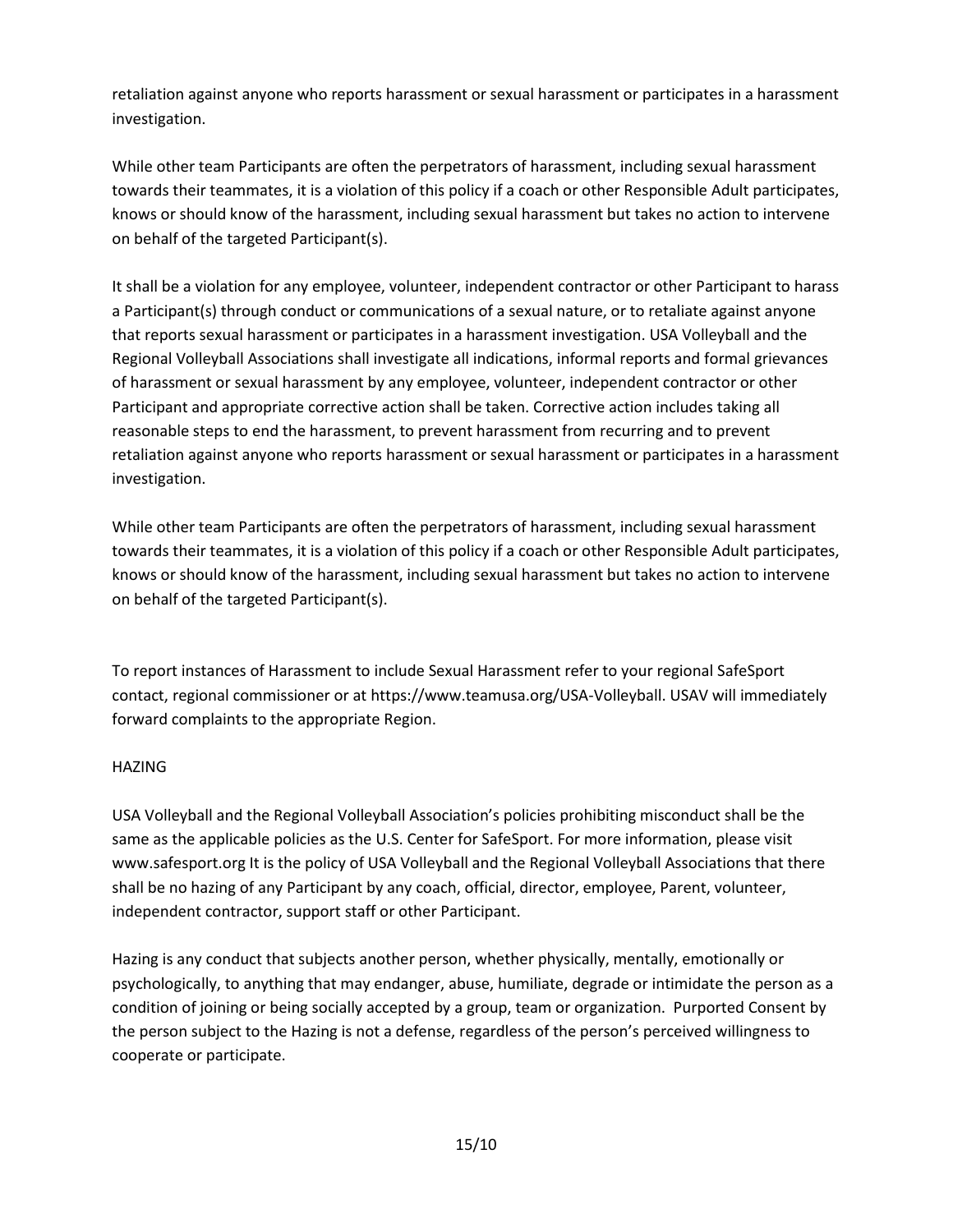Examples of Hazing include: Contact Acts - Tying, taping or otherwise physically restraining another person; beating, paddling or other forms of physical assault.

Non-Contact Acts – Requiring or forcing the consumption of alcohol, illegal drugs or other substances in an effort to elicit a negative physiological response, including participation in binge drinking and drinking games, personal servitude; requiring social actions (e.g., wearing inappropriate or provocative clothing) or public displays (e.g., public nudity) that are illegal or meant to draw ridicule; excessive training requirements demanded of only particular individuals on a team that serve no reasonable or productive training purpose; sleep deprivation; otherwise unnecessary schedule disruptions; withholding of water and / or food; restrictions on personal hygiene. Sexualized acts – Actual or simulated Sexual Conduct of any nature. Hazing does not include club or team activities that are meant to establish normative team behaviors or promote team cohesion so long as such activities do not have reasonable potential to cause emotional or physical distress to any participant. Examples of activities that do not constitute hazing include directing or allowing younger player to pick up or fill water bottles or giving older players first preference to team assignments, responsibilities, accommodations, facilities or equipment.

While other team Participants are often the perpetrators of hazing towards their teammates, it is a violation of this policy if a coach or other Responsible Adult participates, knows or should know of the hazing but takes no action to intervene on behalf of the targeted Participant(s).

To report instances of Hazing, refer to your regional SafeSport contact, regional commissioner or USAV Volleyball at https://www.teamusa.org/USA-Volleyball. USAV will immediately forward complaints to the appropriate Region.

# SOCIAL MEDIA AND ELECTRONIC COMMUNICATION POLICY

Communication involving minor Participants will be appropriate, productive and transparent, as part of USA Volleyball's emphasis on participant safety. The same is recommended for junior players, who are no longer minors.

Communication concerning travel, practice, competition schedules, administrative issues among coaches, administrators, players and their families is critical. However, the use of mobile devices, webbased applications, social media and other forms of electronic communication increases the possibility for improprieties, misunderstandings, and also provides potential offenders with unsupervised and potentially inappropriate access to participants. The improper use of mobile devices and electronic communication can result in misconduct.

Below are USA Volleyball Social Media and Electronic Communication Policy requirements.

Policy • USA Volleyball and the RVA 's junior clubs are strongly recommended to implement a Social Media and Electronic Communications Policy. A model policy with additional suggested items is included in the Appendix to this handbook. If a club chooses not to, or is unable to, create a written Social Media and Electronic Communications Policy, the model policy will be the default policy for that club. • All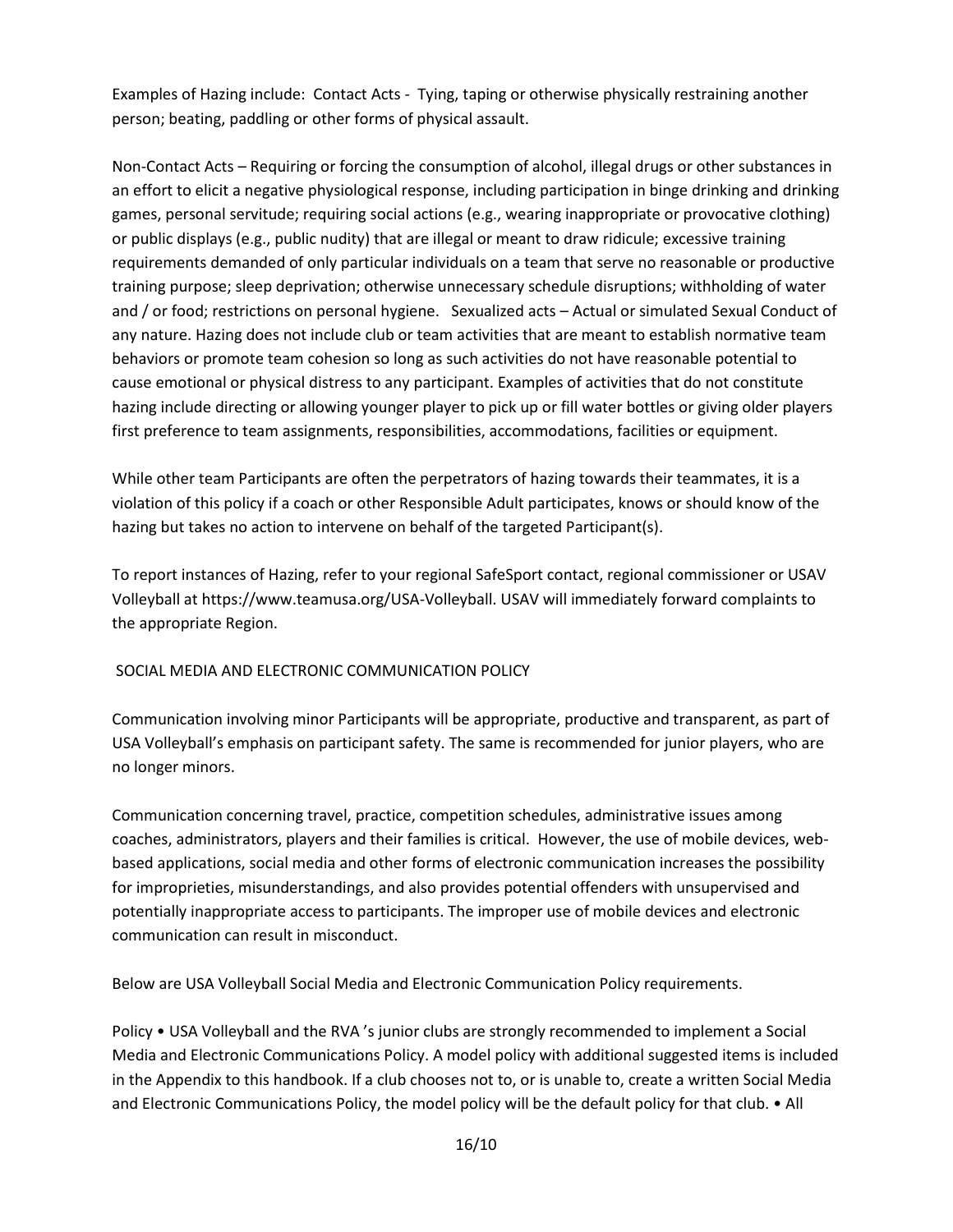electronic communication between adult and player must be for the purpose of communicating information about team activities. • Adults, players and all team personnel must follow appropriate guidelines regarding the volume and time of day of any allowed electronic communication. • All content between adult and player must be readily available to share with the public or families of the adult or player. • If the player is under the age of 18, any email, text, social media or similar communication must also copy or include the player's parents. The same is recommended for junior players who are no longer minors.

Request to Discontinue All Electronic Communications Immediate compliance without repercussion must be granted following receipt of a written request by the player's parents that their child not be contacted by any form of electronic communication by coaches or other adults, their club, team, coaches and administrators.

### TRAVEL POLICY

Athletes are most vulnerable to misconduct during travel, particularly overnight stays. This includes a high risk of misconduct. During travel, athletes are often away from their families and support networks, and the setting – new locker rooms, workout facilities, gyms, automobiles and hotel rooms – is less structured and less familiar.

Below are USA Volleyball Travel Policy requirements.

USA Volleyball junior clubs are strongly recommended to implement a Travel Policy. A model Travel Policy with additional suggested items is included in the Appendix to this handbook. If a club chooses not to, or is unable to, create a written Travel Policy, the model policy will be the default policy for that club.

Some travel involves only local travel to and from local practices and events while other travel involves overnight stays. Different policies shall apply to these types of travel.

#### Local Travel

• It is the responsibility of the parents to ensure the person transporting the minor player maintains the proper safety and legal requirements, including but not limited to: a valid driver's license, automobile liability insurance, a vehicle in safe working order, and compliance with applicable state laws.

• The employees, coaches and/or volunteers of a club or one of its teams, who are also not acting as a parent, shall not drive alone with an unrelated minor. The same is recommended for junior players who are no longer minors.

#### Team Travel

• Regardless of gender, a coach shall not share a hotel room or other sleeping arrangements with a minor player (unless the coach is the parent or relative of the player).

• At no time, will only one adult be present in a room with minor players, regardless of gender.

• Individual meetings between a coach and a player may not occur in hotel sleeping rooms and must be held in public settings.